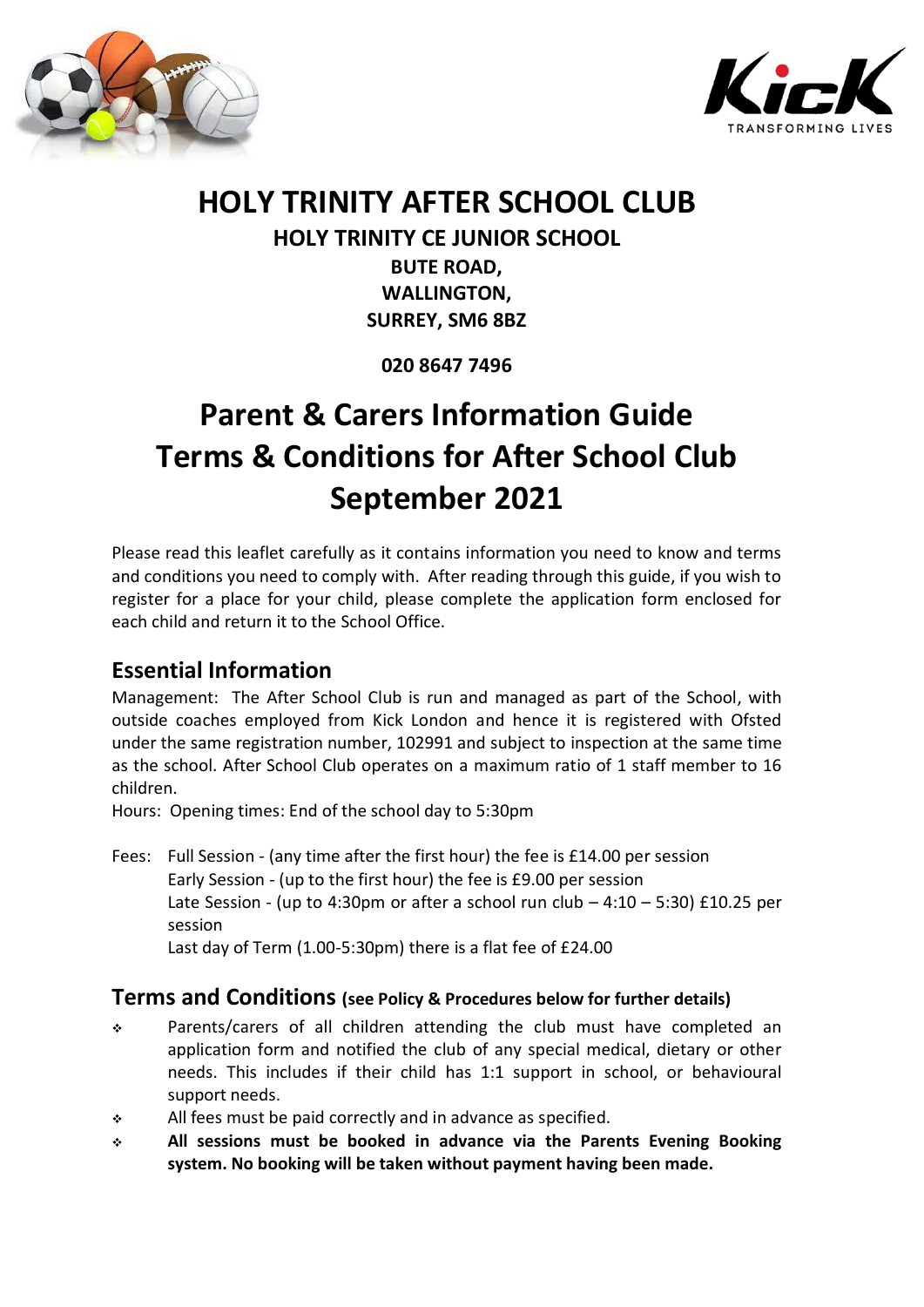



 Children should not bring any food, toys, games, money or valuable items to the After TRANSFORMING LIVES School Club unless by prior agreement with the Club.

- School rules will be adhered to.
- $\div$  Respect for and proper use of all property, equipment and the premises is essential and must be observed at all times. Breakages will be charged for.
- Parents/carers must familiarise themselves with the club's policies and procedures and ensure their children are also aware of them.
- Parents must collect children on time from each session. Please ring the bell at the front door for admittance.
- Late collections after the first hour will be charged at the late session rate or full session rate depending on the time of collection. A fee of £5 for every 15 minutes will be charged for the care of your child whilst awaiting collection.

#### **Emergency contact number for After School Club and to report that you are running late is 07534 190 273.**

# **Club Policies and Procedures**

#### **1. Admissions**

Places for the After School Club must be pre-booked via the Parents Evening Booking System. This is to ensure our numbers are within the maximum for the staffing available. There may be space available on the day but this cannot be guaranteed, so it is recommended that you book in advance to avoid disappointment.

Please visit **<https://holytrinitycofe.schoolcloud.co.uk/>** and login with the following details in this order only: Parent's Title: i.e. Mr/Mrs/Miss/Ms etc. Parent's First Name: Parent's Surname: Student's First Name: Student's Surname: Student's Dob: dd/mm/yyyy **PLEASE DO NOT ENTER AN EMAIL ADDRESS**

For new Year 3 children, you will not have access to the booking system until midday on the first day of school. Please contact Mrs Eden in the office if you have any difficulties.

The dates for booking for Autumn Term will be made available during the last week of term in July. Dates for Spring Term and Summer Term will be made available during the last week of the previous term.

You can book as many sessions as you want as long as payment has been made in advance via ParentPay.

#### **2. Cancellations / Non-attendance**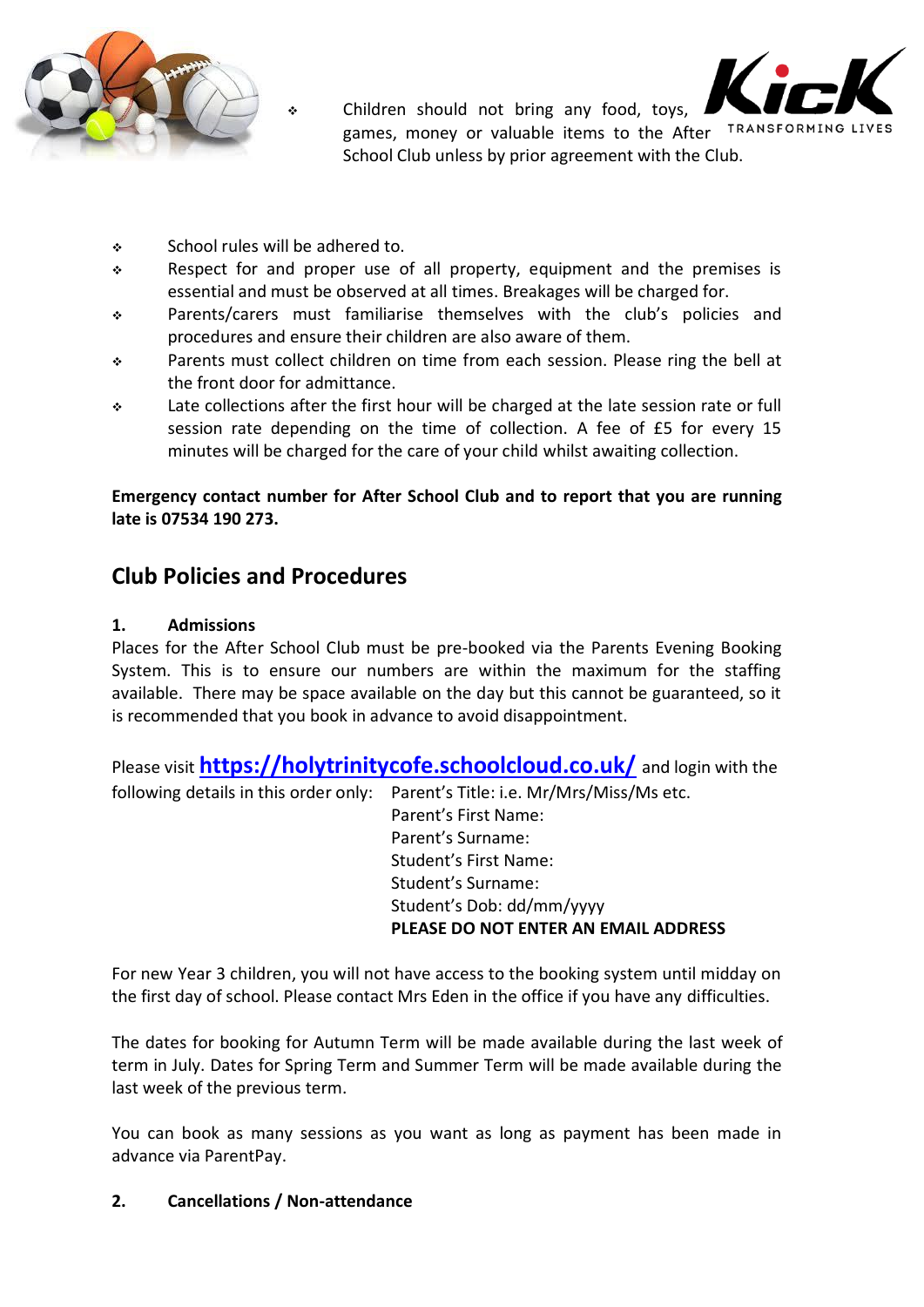

Please phone the school office in advance if you wish to cancel a booked session.



If you have booked a session and your child does not attend you will still be charged for the session at the lower rate. If your child is absent from school, we will automatically cancel your After School Club booking for that day and you will not be charged.

#### **3. Payment of fees**

The cost of After School Club is £14.00 for the full session, £9.00 for the early session, £10.25 for the late session and £24.00 for the last day of term. Fees can be paid weekly, monthly or half-termly. If you are paying the fees on a weekly basis, they must be paid on the first day of the week that your child attends. Monies must be paid in advance and there is no further reduction in price for shorter sessions than those quoted.

Fees are paid using ParentPay online at [www.parentpay.com.](http://www.parentpay.com/) Please ask the Office for a username and password if you do not already have access and for new Year 3 children, these will be sent out on the day your child starts in September so you are not expected to pay until your login details have been supplied.

As a cashless school, all payments are made through ParentPay. The advantages of Parentpay are that your child does not carry any cash and you can see the balance on the account online.

The club also welcomes childcare vouchers and is already registered with the Co-op, Edenred, Computershare Vouchers, Care-4, Kiddivouchers, Sodexo, Fideliti, Corporate Childcare Solutions group (CCSG) and Busybees Benefits – please contact Mrs Tracey Lewis, School Business Manager to confirm details of any new provider. You can still check your balance on Parentpay, after allowing time for the transaction to be manually updated by Mrs Eden.

Children will not be allowed to continue at the club if arrears are not paid promptly. Debt recovery actions may be taken as per our Debt Recovery Policy. Should you consider that there are special circumstances, please make this known to Mrs Eden in the school office. This will be treated in the strictest of confidence. Please remember that the club relies on your fees to meet its running costs.

#### **4. Late Collections / Charges**

Full and late sessions end at 5:30pm, and early sessions end 1 hour after school closes. Children should be collected promptly. If a child is picked up late from the full session a charge of £5 will be made for every 15 minutes beyond the collection time. The police and social care may also be informed.

If a child has not been collected on time, parents will be contacted in the first instance by telephone. The additional contacts parents have provided will be telephoned in the second instance. If these contacts are unavailable by 5:30pm, the police and social care will have to be informed.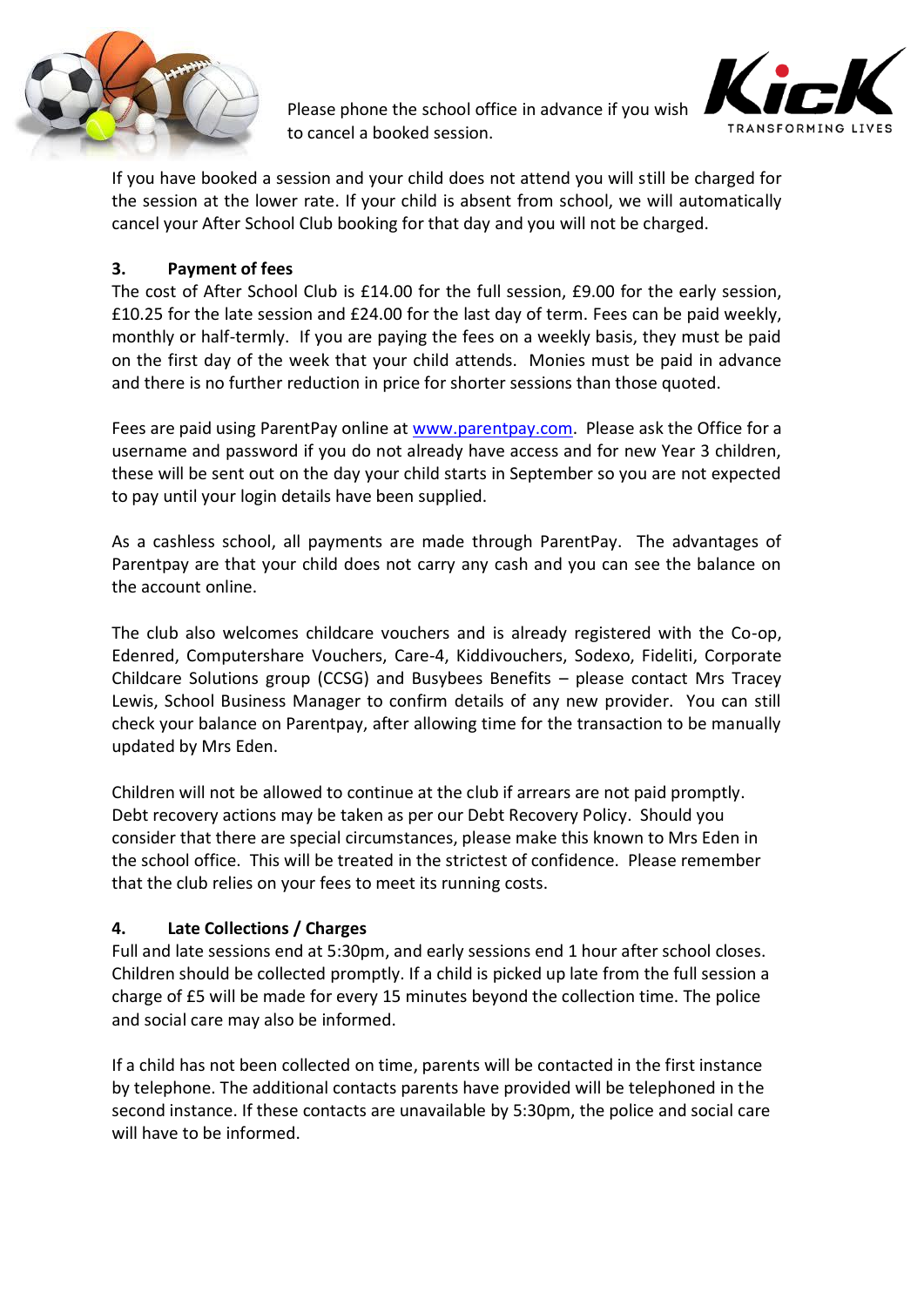

In all circumstances you are expected to ring the After School Club staff on 07534 190 273 to let them

know if you are going to be late picking up your child and to

report on progress if appropriate.

## **5. Behaviour**

Children are expected to keep to the rules of the school during their time at the After School Club, and an information sheet informing you of the behaviour expectations and actions taken to deal with behaviour issues is attached for your information. Please let club staff know if your child has particular behaviour needs.

# **6. Staff**

The After School Club has two coaches experienced in childcare and sports coaching for children from a company called Kick London who are DBS checked and first aid trained. The team is supplemented from time to time by members of our school staff who can provide cover if necessary. Kick London also work in our school during the day and so are familiar to our children and are included in training provided by the school such as child protection, first aid and school policies.

The maximum number of children will not exceed a ratio of 1 adult to 16 children (1:16).

## **7. Session Dates**

Sessions will take place every day after school throughout term time. There will be no Club on days where the school is closed to children during the day, such as INSET days or if the school is being used as a Polling Station. For the first week in January each year the Club will be solely run by Holy Trinity school staff and not Kick London Staff. Activities may differ on these days from the usual schedule. Price per session will remain the same. On the last day of each term where school day finishes at 1pm, the Club will still run to 5:30pm with a flat rate of £24.00 irrespective of how long your child will be attending for.

### **8. School Cancellation of After School Club**

If the school has reason to cancel After School Club, a text will be sent out as soon as a decision has been made. This could be due to short notice notification of use of school for Electoral purposes, or in the unlikely event that the club were unable to run due to premises or emergency issues. Payments do not usually leave ParentPay until the next day so no funds will be taken.

# **9. Healthy Snacks and Drinks**

The Club provides a healthy snack for children. This is not meant to replace the child's evening meal and will typically consist of a small pitta pocket, bagel or wrap filled with plenty of fresh ingredients, plus fresh fruit or yoghurt or raisins.

Water is always available and children are encouraged to make use of their own water bottles.

If your child is allergic to any food or has any special dietary needs, please specify this on the application form and if necessary discuss with Mrs Eden. All staff handling food have completed Level 2 Food Hygiene Certificate, as required.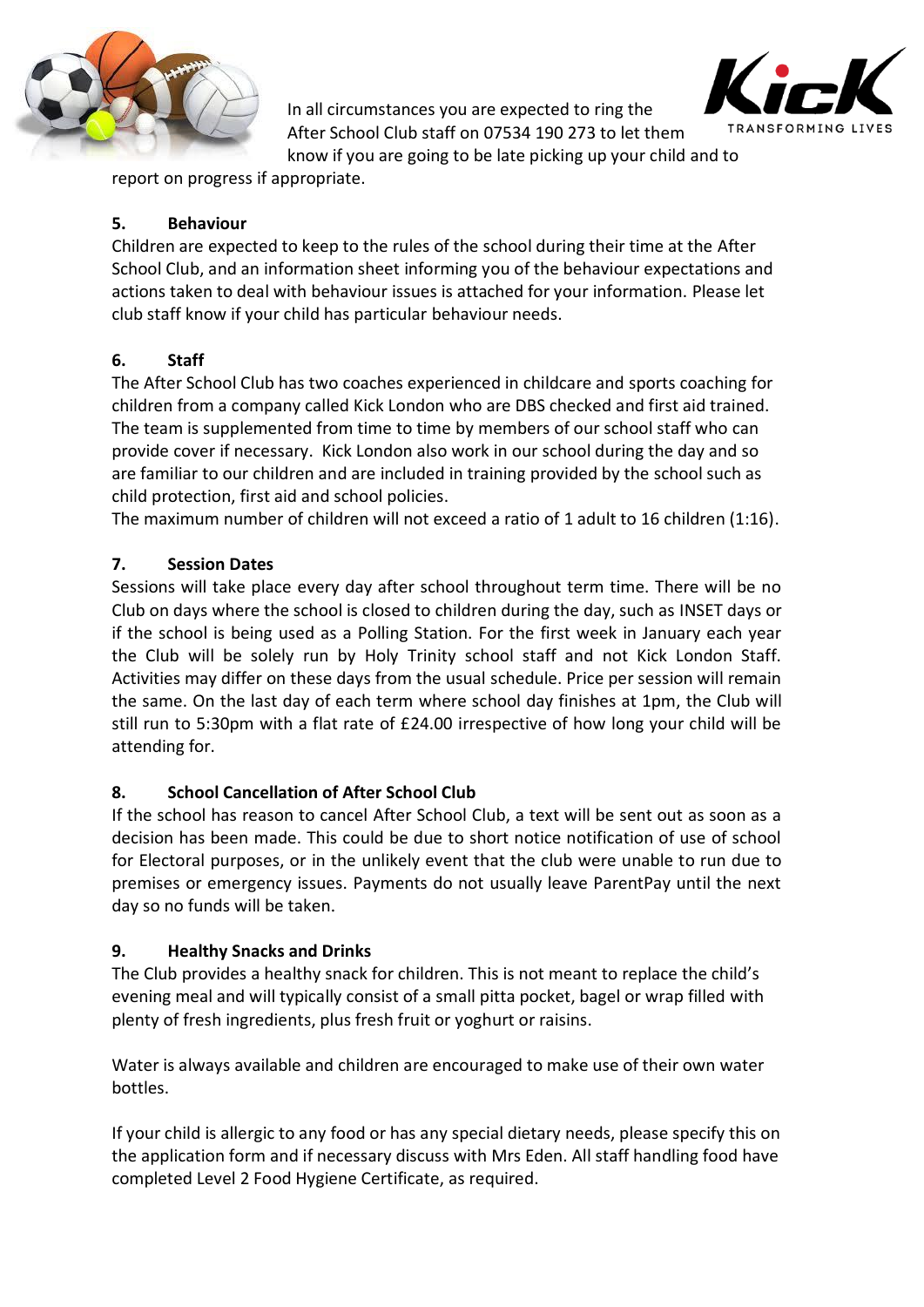

TRANSFORMING LIVI

If your child is only staying for the early session you may wish to send them with a piece of fruit to have as a snack during Club registration.

### **10. Child Security & Fire Safety**

At the end of the school day children will make their own way to the hall where a register is taken for After School Club. For children attending other school clubs, they will be directed to the school hall once their club has ended. They will then be marked in the After School Club register. The school building continues to be secure throughout the After School Club session with access restricted by our security doors. There is a bell to ring at the front door to alert After School Club of your arrival for collection of children. You must ensure that we are aware of the person who will be collecting your child each day.

In the event of a fire, evacuation procedures are in place and children will be accounted for using the After School Club register

#### **11. Child Protection**

The Club is legally bound to report any forms of suspected abuse to the school's designated person that may become apparent whilst your child is in the school.

#### **12. Illness and Welfare**

The Club employs a qualified First Aider. Should your child become ill during this time and is considered too ill to be cared for by staff, you will be informed immediately and asked to come and collect them. The school office is manned to 5pm by the Receptionist, who is also a qualified First Aider.

All accidents will be recorded in the school's accident book and a medical form will be completed. The accident will be reported to the parent/carer when collecting their child. Parents/ Carers of any child who becomes unwell during their time at the club will be contacted as soon as possible.

Please ensure that the club is informed of any circumstances that could affect your child's welfare or behaviour by including this on the application form and discussing this further with the staff. This includes if your child has a Care Plan, behaviour needs or is likely to attempt to leave the school premises.

The club makes every effort to accommodate and welcome any child, and will work in liaison with parents to take reasonable steps to meet specific needs. Parents should note however that After School Club is funded solely by the fees paid by parents of children attending and therefore we are unable to offer additional support for your child. Where we are unable to meet specific needs, liaison with parents may result in

cessation of attendance or provision of additional staff support funded by the parent/carer if a 1:16 ratio is not appropriate.

#### **13. Activities**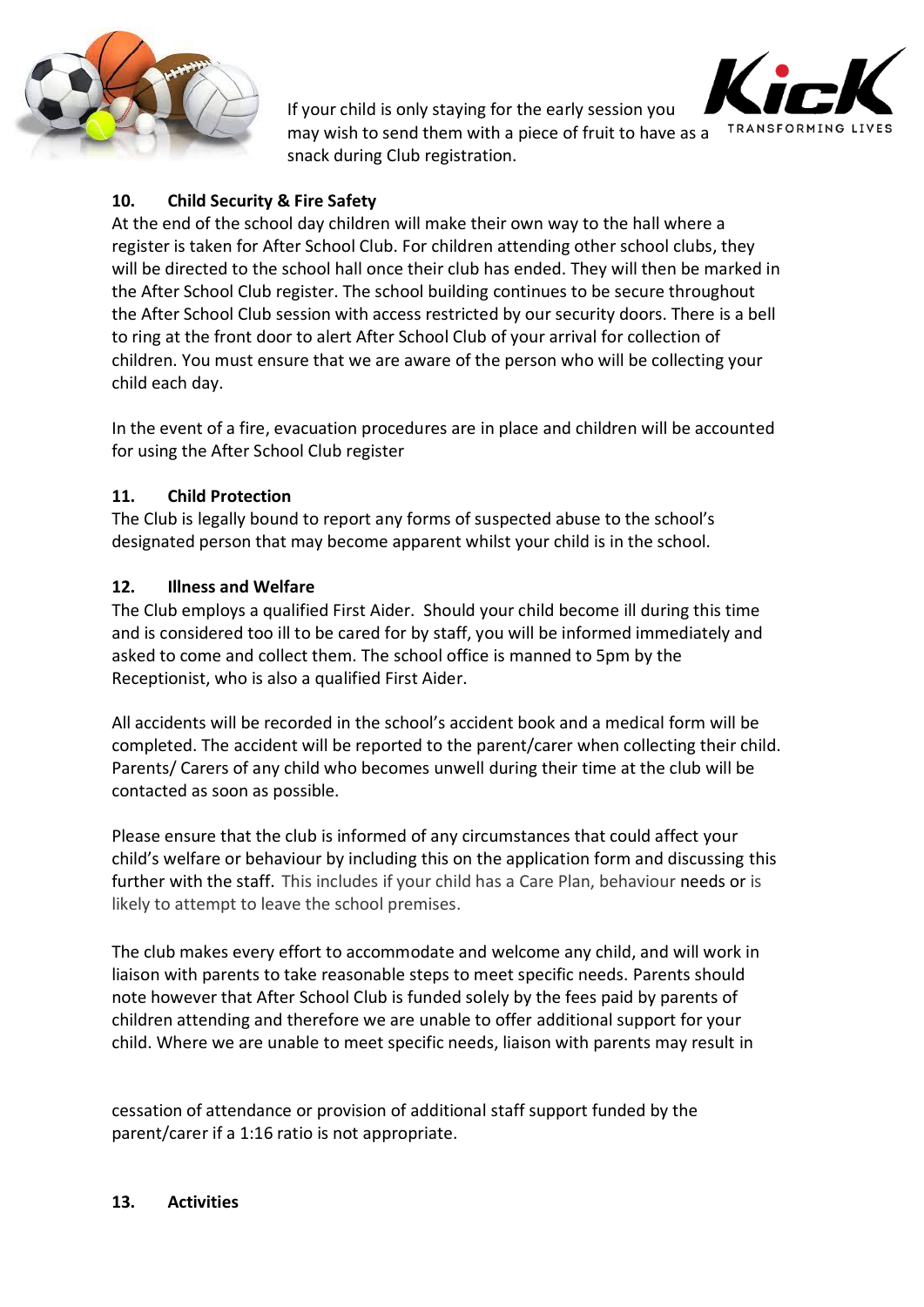

The club provides a range of sports activities including football, rugby, cricket, boxercise, dance, tennis etc. and also non-sporting activities such as arts and craft



and table top games.

Please note that children are asked not to bring in their personal possessions or games as the club nor the school cannot be held responsible for any loss or damage to personal property.

#### **14. Complaints**

Your views regarding After School Club are welcomed and you are encouraged to speak with Club staff, office staff or School Business Manager if you have any concerns. If you are not satisfied with the outcome, a formal procedure is outlined in our Concerns and Complaints Policy which can be found on our school website.

*The After School Club is a safe and happy place for your children to come after school has finished to experience both a wide range of exciting sporting activities, and also new and interesting crafts and games to help your child relax at the end of the day. Further information can be obtained from Mrs Eden in the School office or the School Business Manager, Ms Bademosi.*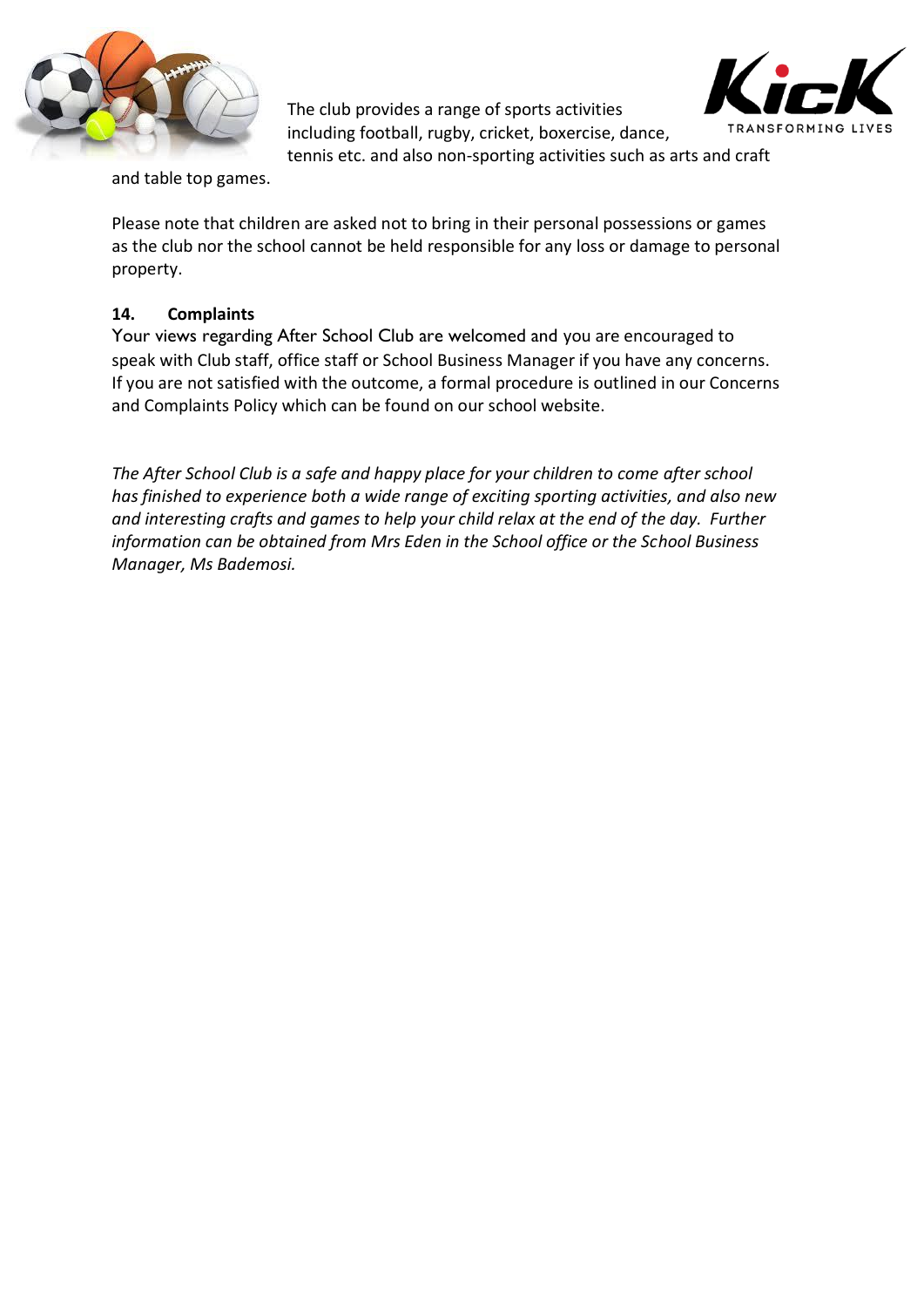



# **Appendix to Parent & Carers Information Guide Terms & Conditions for After School Club**

# **Behaviour**

Behaviour expectations in After School Club are the same as expectations in school in general. Children are expected to speak politely to adults and other children, play sensibly and to follow instructions given by adults.

After School Club staff follow these steps when dealing with behaviour issues:

- 1. A warning is given that the behaviour is unacceptable and should stop.
- 2. If the behaviour does not stop then the child will be asked to sit on a bench or stand by the member of staff for a few minutes if they are outside.
- 3. If the child will not stop the behaviour or refuses to do as asked, After School Club staff will follow school procedures.
- 4. If a child needs to be removed from After School Club, the parent/guardian will be called as a matter of urgency and the child will be sent to a member of school staff if appropriate.
- 5. After School Club staff will follow the behaviour sanctions of the school. In doing so, a child may receive a sanction the following day. The scale of the sanction will be dependent on the behaviour that has taken place. The After School Club staff will record these incidents and let relevant staff know if applicable, whilst also communicating to parents that an incident has taken place.
- 6. If poor behaviour persists and sanctions are required on repeated occasions, there may need to be a meeting with parents where solutions are discussed and exclusion from the club will be considered if necessary.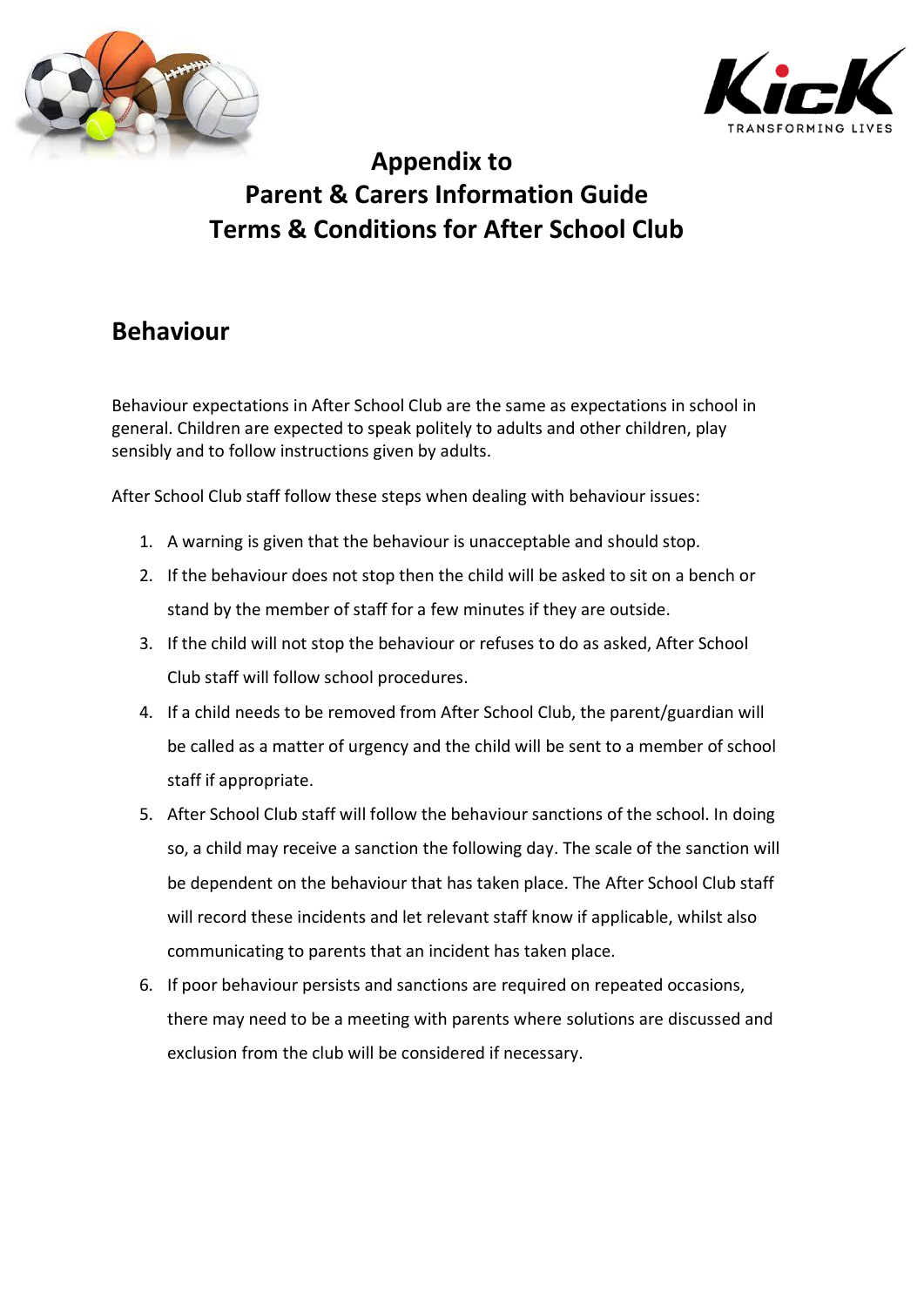



# **KICK LONDON AFTERSCHOOL CLUB AT HOLY TRINITY SCHOOL**

**BUTE ROAD, WALLINGTON, SURREY, SM6 8BZ 020 8647 7496**

### **APPLICATION FOR MEMBERSHIP**

| Which days do you wish to use Kick London? (Please delete as appropriate)                                                                       |                                   |  |  |  |
|-------------------------------------------------------------------------------------------------------------------------------------------------|-----------------------------------|--|--|--|
| Monday                                                                                                                                          | Tuesday Wednesday Thursday Friday |  |  |  |
|                                                                                                                                                 |                                   |  |  |  |
| Does your child have any medical conditions/food allergies/other factors about which<br>we should know? YES / NO (Please delete as appropriate) |                                   |  |  |  |
|                                                                                                                                                 |                                   |  |  |  |

………………………………………………………………………………………………………………………………….